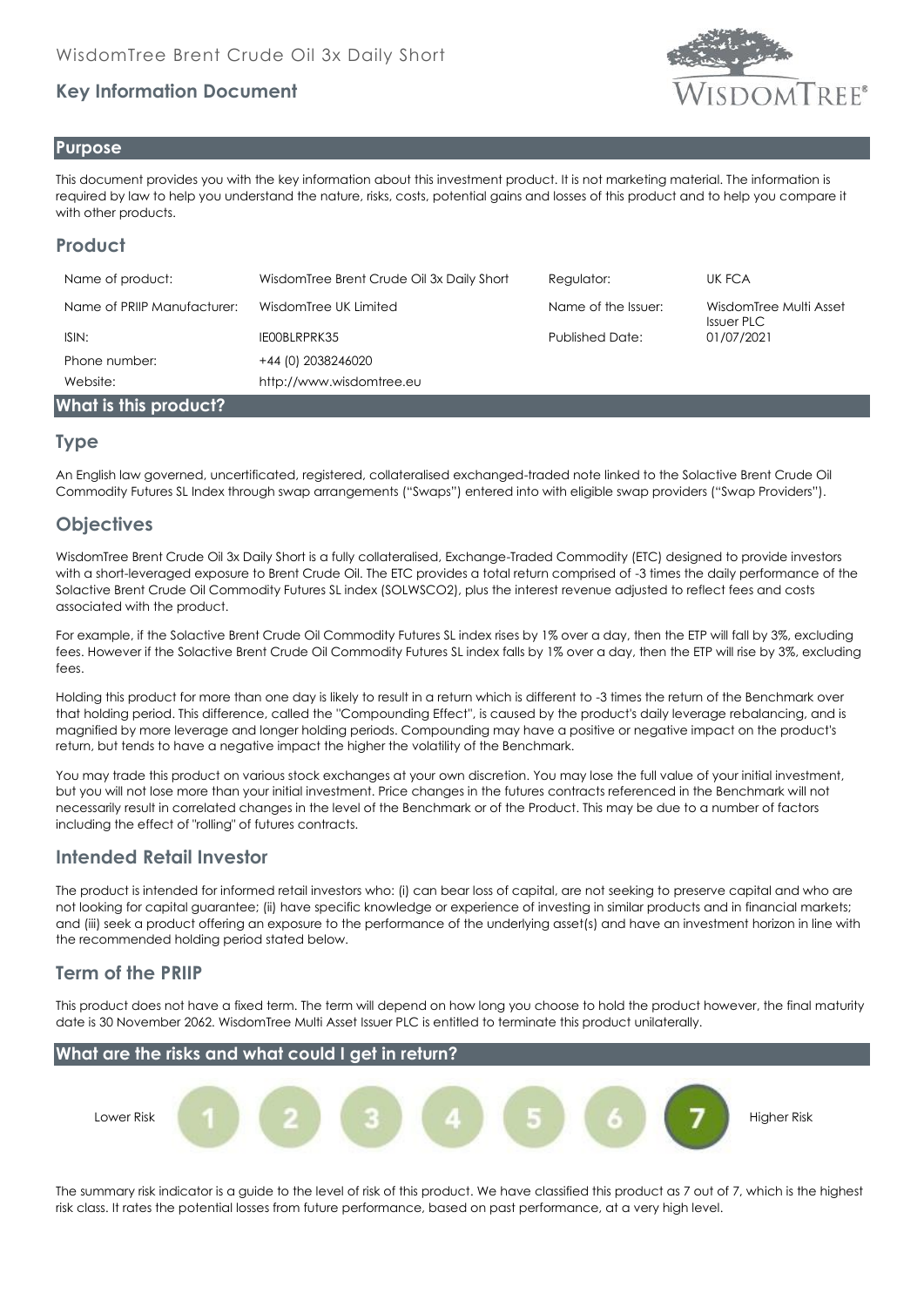

# **Key Information Document**

Losses will be magnified by leverage. Performance may suffer when the market is volatile. Upon certain compulsory redemption events, the Issuer may redeem this product immediately as set out in the prospectus.

Be aware of currency risk. If you buy this product in a currency different than the currency of the Benchmark, the final return you will get will depend on the exchange rate between the two currencies. This risk is not considered in the indicator shown above. Upon certain compulsory redemption events, the Issuer may redeem this product immediately as set out in the prospectus.

#### **This product is only intended for investors who understand the risks involved in investing in a product with short and/or leveraged exposure.**

### **Performance Scenarios**

| Investment \$10,000  |                                     |                                          |  |  |
|----------------------|-------------------------------------|------------------------------------------|--|--|
| <b>Scenarios</b>     |                                     | One (1) day (Recommended holding period) |  |  |
| Unfavorable Scenario | What you might get back after costs | \$31,026                                 |  |  |
|                      | Average return (%)                  | 210.26%                                  |  |  |
| Moderate Scenario    | What you might get back after costs | \$12,526                                 |  |  |
|                      | Average return (%)                  | 25.26%                                   |  |  |
| Favourable Scenario  | What you might get back after costs | \$2,327                                  |  |  |
|                      | Average return (%)                  | $-76.73%$                                |  |  |

The figures shown include all the costs of the product itself, but may not include all the costs that you pay to your advisor or distributor or broker. The figures do not take into account your personal tax situation, which may affect how much you get back.

### **What happens if WisdomTree Multi Asset Issuer PLC is unable to pay out?**

The product is not protected by the Irish Deposit Guarantee Scheme or any other investor compensation or guarantee scheme. This means that if WisdomTree Multi Asset Issuer PLC is unable to pay out, you may lose all of your investment. Since the ability of WisdomTree Multi Asset Issuer PLC to pay out depends on receiving the amounts due under the product from the Swap Providers under the Swaps, it receives from the Swap Providers daily assets as collateral (the "Collateral") for such obligations with a value equal to or in excess of the value of the daily price of the product. If the Swap Providers are unable to pay WisdomTree Multi Asset Issuer PLC, its ability to pay out will be limited to the amounts realised from the Collateral, as further explained in the Prospectus.

The Reduction in Yield ("RIY") shows what impact the total costs you pay will have on the investment return you might get. The total costs take into account one-off, ongoing and incidental costs. The amounts shown here are cumulative costs of the product itself over the recomended holding period. The figures assume you invest \$10,000. The figures are estimates and may change in the future.

### **What are the costs?**

### **Costs over time**

| Investment \$10,000                                                                                                                        | If you cash in after One (1) day |  |
|--------------------------------------------------------------------------------------------------------------------------------------------|----------------------------------|--|
| Total costs                                                                                                                                |                                  |  |
| Impact on return (RIY)                                                                                                                     |                                  |  |
| The person selling you or advising you about this product may charge you other costs. If so, this person will provide you with information |                                  |  |

The person selling you or advising you about this product may charge you other costs. If so, this person will provide you with information about these costs, and show you the impact that all costs will have on your investment over time.

# **Composition of Costs**

The table below shows:

- the impact of the different types of costs on the investment return you might get at the end of the recommended holding period
- the meaning of the different cost categories

| This table shows the impact on return per year |                             |          |                                                                                             |  |
|------------------------------------------------|-----------------------------|----------|---------------------------------------------------------------------------------------------|--|
| One-off costs                                  | Entry costs                 | 0.00%    | The impact of the costs you pay when<br>entering your investment.                           |  |
|                                                | Exit costs                  | $0.00\%$ | The impact of the costs of exiting your<br>investment when it matures.                      |  |
| Ongoing costs                                  | Portfolio transaction costs | $1.89\%$ | The impact of the costs of us buying and<br>selling underlying investments for the product. |  |
|                                                | Other ongoing costs         | 0.99%    | The impact of the costs that we take each<br>year for managing your investments.            |  |
| Incidental costs                               | Performance fees            | $0.00\%$ | The impact of the performance fee.                                                          |  |